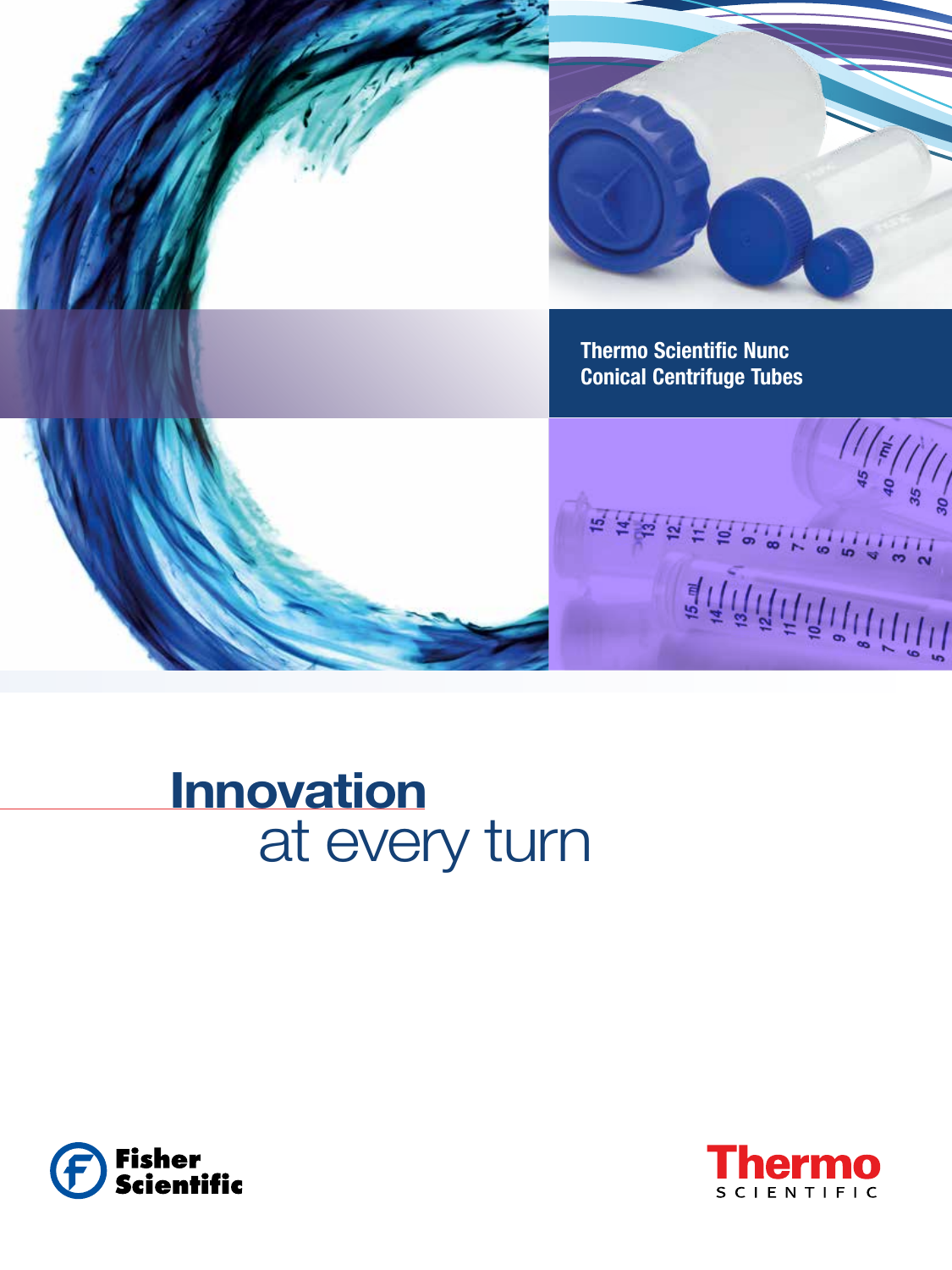## Discover a suite of conical centrifuge tubes uniquely designed to improve results across your entire cell culture process.

## High-volume, Wide-mouth Conical Centrifuge Tube

More volume. More access. More space for decanting.

#### Thermo Scientific™ Nunc™ 250 mL Conical Tube

The new Thermo Scientific Nunc 250 mL Conical Tube offers added capacity for your larger samples with a one-of-a-kind wide mouth design, providing open, easy access for pipetting, decanting and removal of the pellet following centrifugation.

Easy access for pipetting and simple removal of pellet

> One-of-a-kind wide mouth for up to 250 mL capacity

Safely and completely decant after centrifugation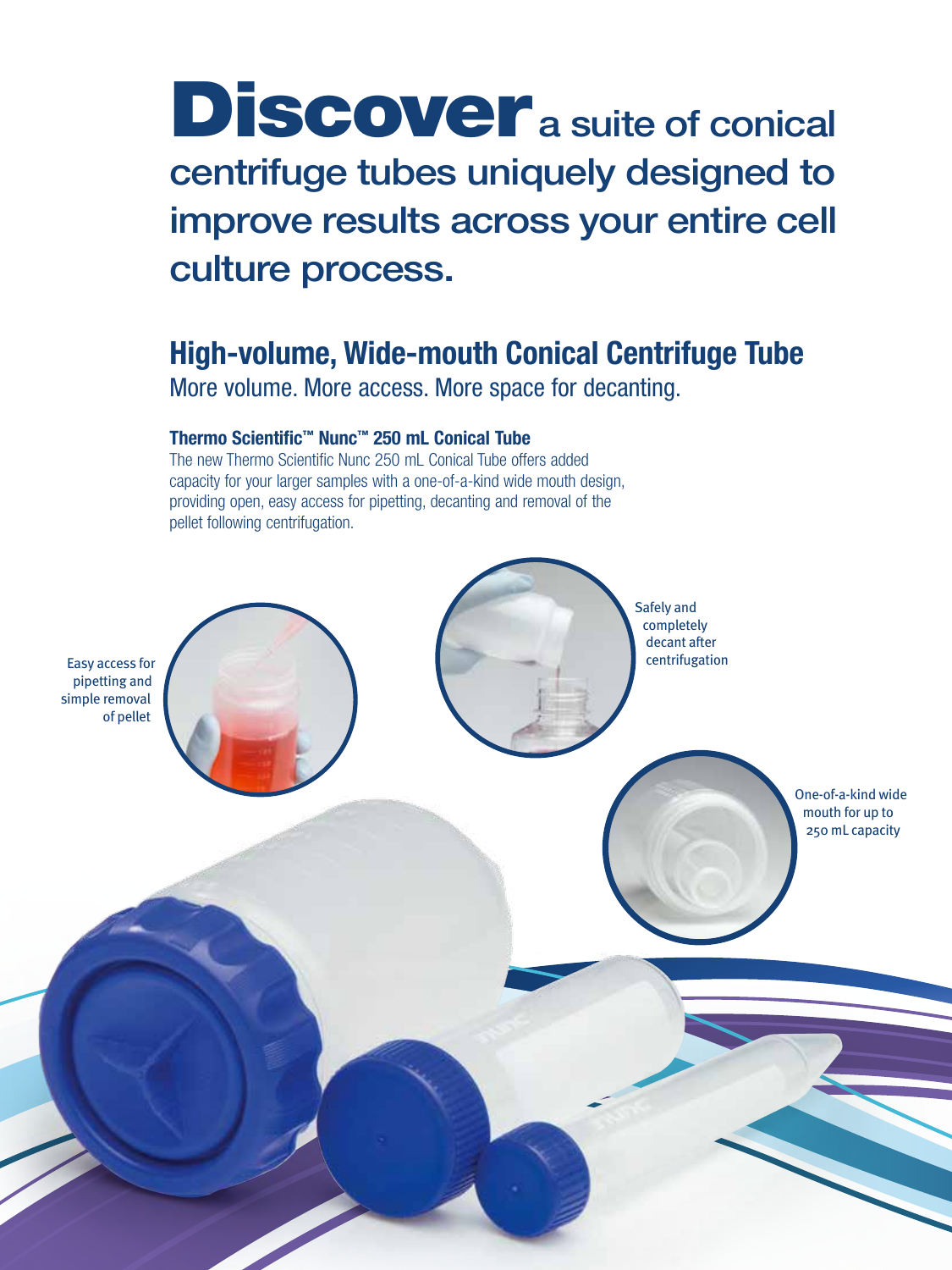### A New Spin on Lower Volume Conical Centrifuge Tubes Flip or twist. Rack or bulk. Write big or small. You choose.

We offer a variety of options when your research calls for using 15 and 50 mL conical centrifuge tubes in your lab.

#### Thermo Scientific™ Nunc™ 15 mL and 50 mL Conical Centrifuge Tubes

#### Increased traceability

• largest writing area on the market provides more space for labeling your research

#### Environmentally friendly

- recyclable plastic rack reduces waste in the lab
- new plastic rack minimizes risk of contamination and particles
- tubes are sterile with a 10<sup>-6</sup> SAL

#### Highly certified

- higher RCF rating enables greater range of applications from low-speed to super-speed centrifugation
- leak-proof to protect your samples
- USP Class VI, non-pyrogenic, non-cytotoxic and RNase/DNase free to help ensure optimal reliability and performance





#### Thermo Scientific™ Nunc™ EZ Flip™ Conical Centrifuge Tubes

#### Ergonomic design

• enables one-handed opening and closing

#### Integrated leak-proof cap

• prevents cross contamination

#### Optimal performance

• clarified polypropylene combines chemical resistance and high-speed tolerance

#### Compatible with a wide range of centrifuge rotors

• standard dimensions provide greater usability in your lab

# enables **one-handed**<br>opening and closing